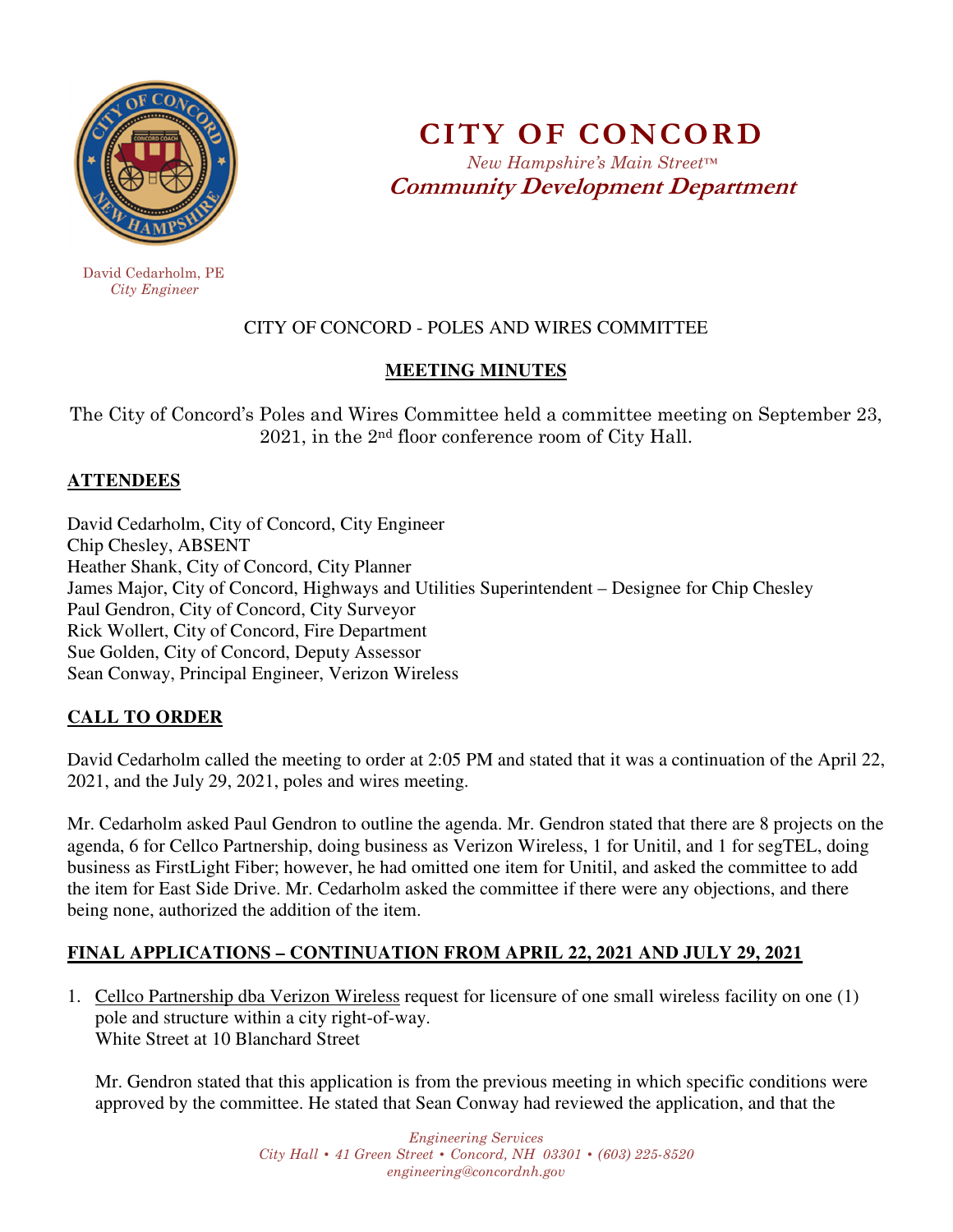*Poles and Wires Minutes September 23, 2021 Page 2 of 4* 

> conditions requested by the committee could not be met due to limitations on the utility pole. Heather Shank made a motion to approve the application as originally submitted with the condition that the electric meter be placed at 5 feet above the ground. Mr. Cedarholm seconded the motion and the application was approved.

#### **NEW BUSINESS – FINAL APPLICATIONS**

1. Cellco Partnership dba Verizon Wireless request for licensure of one small wireless facility on one (1) pole and structure within a city right-of-way. Airport Road 65

The committee reviewed the application for 65 Airport Road. Ms. Shank stated that all of the general conditions as discussed at the July 29, 2021, committee meeting are applicable for these applications. Mr. Conway acknowledged and agreed to the request. Mr. Gendron recommended that the application be approved.

Ms. Shank made a motion to approve the application. Mr. Cedarholm seconded the motion and the application was approved.

2. Cellco Partnership dba Verizon Wireless request for licensure of one small wireless facility on one (1) pole and structure within a city right-of-way. Hazen Drive at 33 Christian Avenue

Mr. Gendron stated that this application is for a utility pole on State owned land known as Hazen Drive and that the committee does not have the jurisdiction to approve the application. He suggested to Mr. Conway that he should discuss this application with the State of New Hampshire Department of Transportation. Mr. Conway acknowledged and agreed to consult with the NHDOT.

Mr. Gendron asked Sue Golden if the City would still tax the facility if it is located on State owned property. She stated that she would research the issue.

3. Cellco Partnership dba Verizon Wireless request for licensure of one small wireless facility on one (1) pole and structure within a city right-of-way. Loudon Road 161

The committee reviewed the application for 161 Loudon Road. Ms. Shank asked if the facility can be turned 90 degrees to the south and parallel to the sidewalk, instead of perpendicular to the sidewalk. Mr. Conway stated that he would review the application. Mr. Gendron recommended that the application be approved subject to the condition.

Ms. Shank made a motion to approve the application subject to the facility being turned 90 degrees to the south. Mr. Cedarholm seconded the motion and the application was approved.

4. Cellco Partnership dba Verizon Wireless request for licensure of one small wireless facility on one (1) pole and structure within a city right-of-way.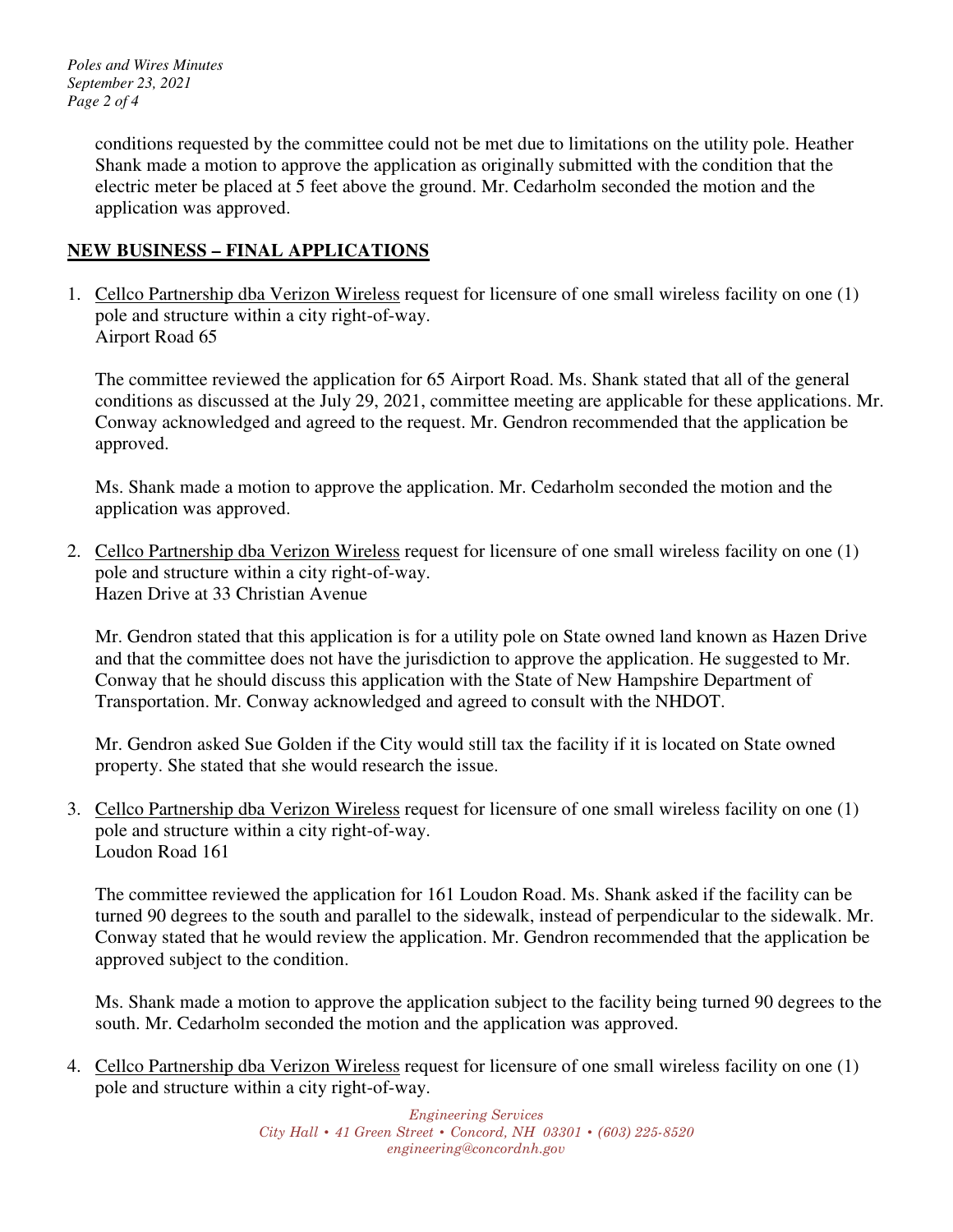*Poles and Wires Minutes September 23, 2021 Page 3 of 4* 

Loudon Road 24 at Gully Hill Road

The committee reviewed the application for 24 Loudon Road. Mr. Wollert asked that Mr. Conway wait 2 to 3 weeks to start construction on this utility pole to give him time to conduct his make ready work. Mr. Conway acknowledged and agreed to the request. Mr. Gendron recommended that the application be approved subject to the condition.

Ms. Shank made a motion to approve the application subject to Mr. Wollert conducting his make ready work prior to Mr. Conway starting his construction. Mr. Cedarholm seconded the motion and the application was approved.

5. Cellco Partnership dba Verizon Wireless request for licensure of one small wireless facility on one (1) pole and structure within a city right-of-way. Rumford Street 111

The committee reviewed the application for 111 Rumford Street. Mr. Gendron recommended that the application be approved.

Ms. Shank made a motion to approve the application. Mr. Cedarholm seconded the motion and the application was approved.

Mr. Conway left the meeting.

6. Unitil Energy Systems, Inc., Request for Licensure of six utility poles within a City Right-of-Way. Silk Farm Road

Mr. Gendron stated that the New Hampshire Department of Environmental Services is constructing a new facility on Silk Farm Road. He stated that utility poles are installed up to the Audubon Society of NH at 84 Silk Farm Road, approximately 1,000 feet south of the new DES buildings. He stated that this application is for six new utility poles within the public right-of-way to provide service to the new buildings and recommended that the application be approved.

Ms. Shank stated that she had reviewed the approved site plan and that overhead service is required on site, therefore, she was not opposed to new utility poles being placed along Silk Farm Road, instead of underground conduit. Ms. Shank made a motion to approve the application. Mr. Cedarholm seconded the motion and the application was approved.

7. segTEL, Inc., d/b/a FirstLight Fiber, Request for Licensure of fiber within a City Right-of-Way. 202 North State Street

The committee reviewed the application for 202 North State Street and Mr. Gendron recommended that the application be approved.